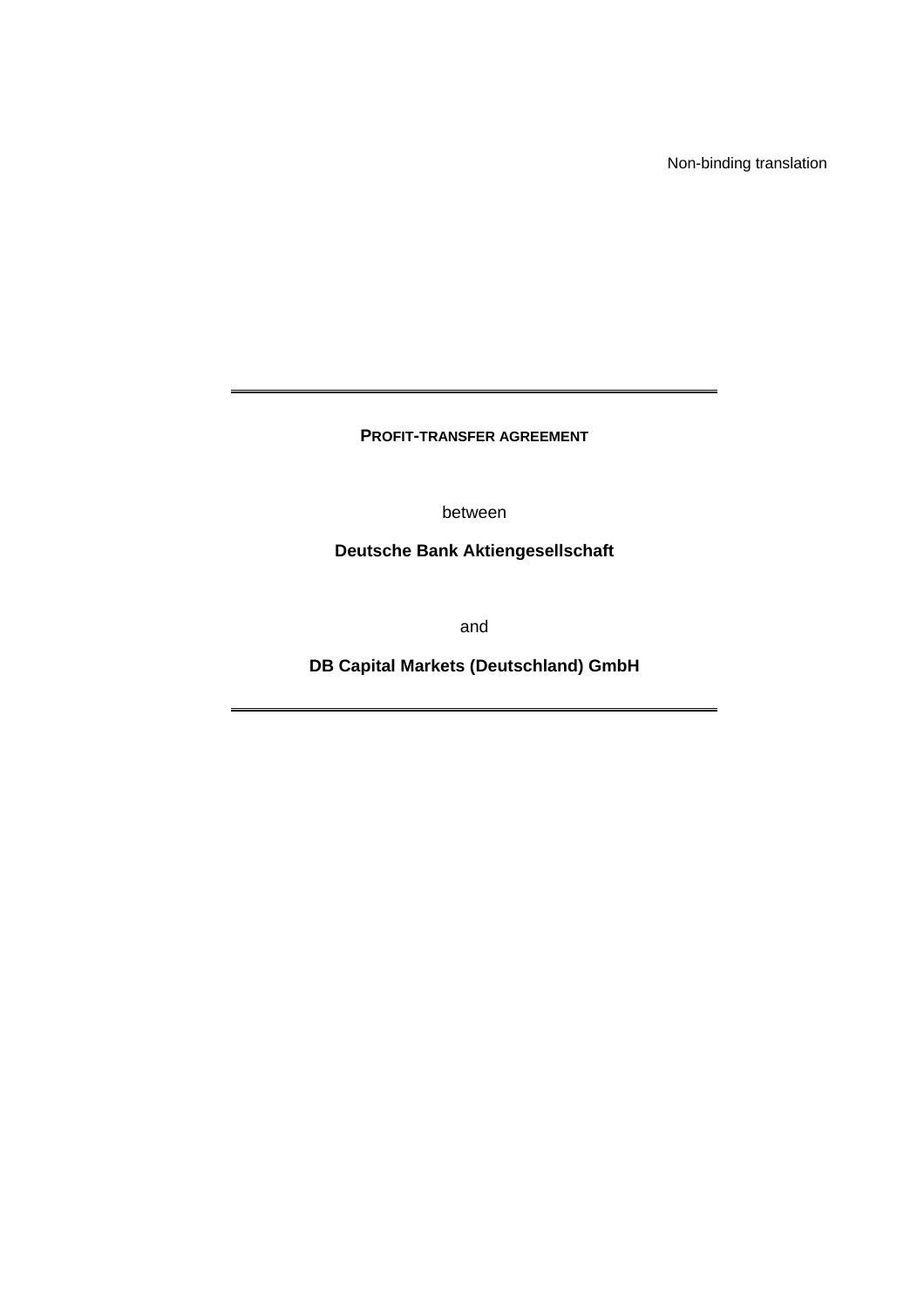# **PROFIT-TRANSFER AGREEMENT**

#### **between**

1. Deutsche Bank Aktiengesellschaft with its headquarters in Frankfurt am Main, entered in the Commercial Register of the District Court of Frankfurt am Main with the number HRB 30 000,

(referred to hereinafter as the **"Parent Company"**)

### **and**

2. DB Capital Markets (Deutschland) GmbH with its headquarters in Frankfurt am Main, entered in the Commercial Register of the District Court of Frankfurt am Main with the number HRB 28191,

(referred to hereinafter as the **"Subsidiary Company"**)

### **Preamble**

A profit-transfer agreement has been in place between the Parent Company and the Subsidiary Company since March 27, 1992, the existence of which was entered in the Commercial Register for the Subsidiary Company on December 22, 1992. This agreement is hereby amended and completely rewritten as follows:

### **§ 1 PROFIT TRANSFER**

 The Subsidiary Company undertakes to pay all of its profits to the Parent Company for the term of this agreement. The scope of profit transfer shall be governed, in addition to and with precedence over § 3 of this agreement, by § 301 of the German Stock Corporation Act in its from time to time applicable version.

### **§ 2 ABSORPTION OF LOSSES**

 For the duration of the agreement, the Parent Company shall be obliged to absorb the Subsidiary Company's losses in accordance with all the provisions of § 302 of the German Stock Corporation Act in its from time to time applicable version.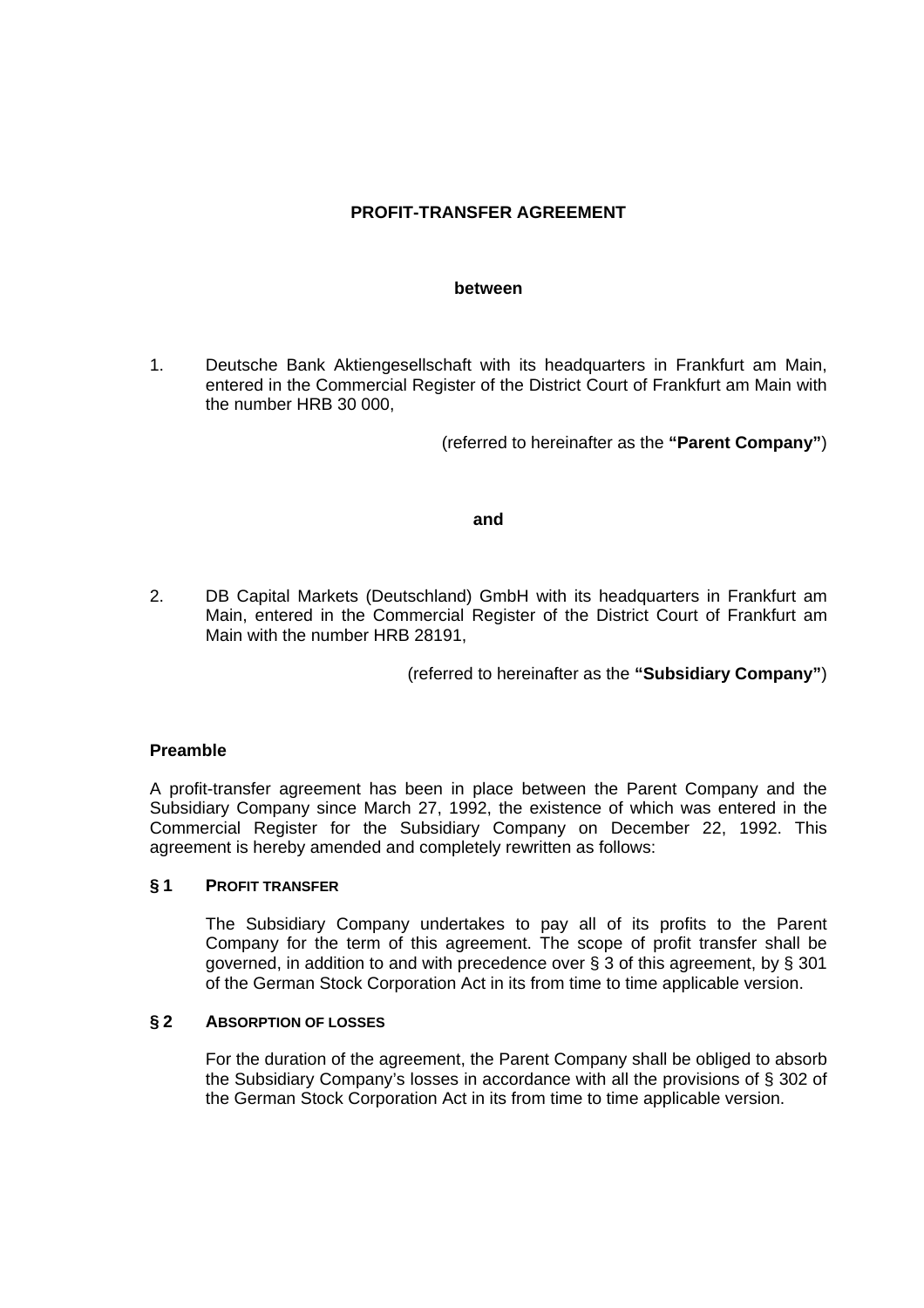## **§ 3 ESTABLISHMENT AND LIQUIDATION OF RESERVES**

- 3.1 The Subsidiary Company may, with the agreement of the Parent Company, place amounts from annual net profit into revenue reserves (§ 272 Para. 3 of German Commercial Code) with the exception of legal reserves, provided this is permitted by commercial law and is economically justified on the basis of a reasonable commercial assessment. Other revenue reserves as defined in § 272 Para. 3 of German Commercial Code established during the term of this agreement on the request of the Parent Company must be liquidated and used to reconcile an annual loss or be transferred as profit.
- 3.2 The transfer of amounts from the liquidation of capital reserves or from revenue reserves and profit carried forward before this agreement comes into force shall be prohibited.

## **§ 4 COMING INTO EFFECT, TERM AND TERMINATION**

- 4.1 In order to come into effect, this agreement requires the approval of the Parent Company's general meeting and the Subsidiary Company's shareholders' meeting.
- 4.2 The agreement came into effect with its entry in the Subsidiary Company's Commercial Register on December 22, 1992, and has applied retroactively since January 1, 1992. The present amended version shall come into effect with its entry in the Subsidiary Company's Commercial Register and apply retroactively from the start of the Subsidiary Company's financial year, in which the amendment becomes effective.
- 4.3 The agreement shall be concluded for an indefinite period, however, it shall apply until 31.12.2014 at the earliest, and/or, where the amendment is only entered in the Commercial Register after 31.12.2010, until five years after the end of the Subsidiary Company's financial year, in which the amendment retroactively came into effect (minimum term). By giving six months' notice, the agreement may be terminated in writing for the first time at the end of the minimum term, and thereafter at the end of a financial year.
- 4.4 This agreement may be terminated with immediate effect, at any time, where there is substantial cause. Substantial causes shall be seen, in particular, in case of the sale or contribution of the holding by the Parent Company, the merger, division or liquidation of the Parent Company or the Subsidiary Company.

## **§ 5 SEVERABILITY CLAUSE**

Should one or more of the provisions of this agreement be or become invalid, ineffective or unenforceable, in whole or part, the validity or enforceability of the other provisions thereof shall remain unaffected by this. The invalid, ineffective or unenforceable provision shall be deemed to have been replaced by an effective and enforceable provision, which as closely as possible legally and economically corresponds to the definite or possible intentions of the parties when concluding